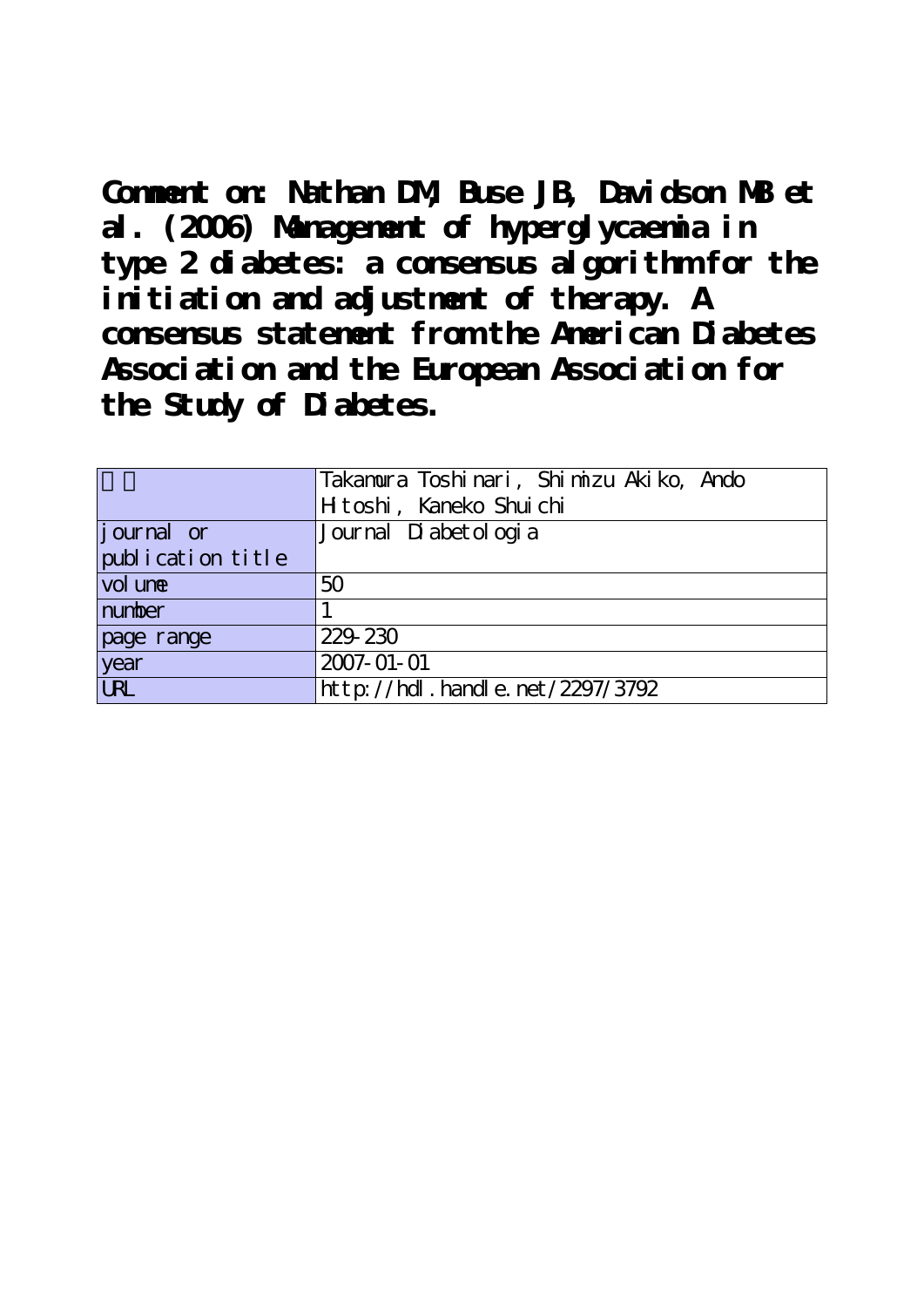Letter –comment

Comment on: Nathan DM, Buse JB, Davidson MB et, al. (2006) Management of hyperglycaemia in type 2 diabetes: a consensus algorithm for the initiation and adjustment of therapy: A consensus statement from the American Diabetes Association and the European Association for the Study of Diabetes. Diabetologia 49: 1711-1721

Introducing insulin therapy in patients with type 2 diabetes: mealtime dosing with a rapid-acting insulin analogue as an initial insulin regimen

T. Takamura, A. Shimizu, H. Ando, S. Kaneko

Department of Disease Control and Homeostasis, Kanazawa University Graduate School of Medical Science, Ishikawa, Japan

Corresponding author: T. Takamura, Department of Disease Control and Homeostasis, Kanazawa University Graduate School of Medical Science, 13-1 Takara-machi, Kanazawa, Ishikawa 920-8641, Japan E-mail: [ttakamura@m-kanazawa.jp](mailto:tt@medf.m.kanazawa-u.ac.jp)

Received: 3 October 2006 / Accepted: 3 October 2006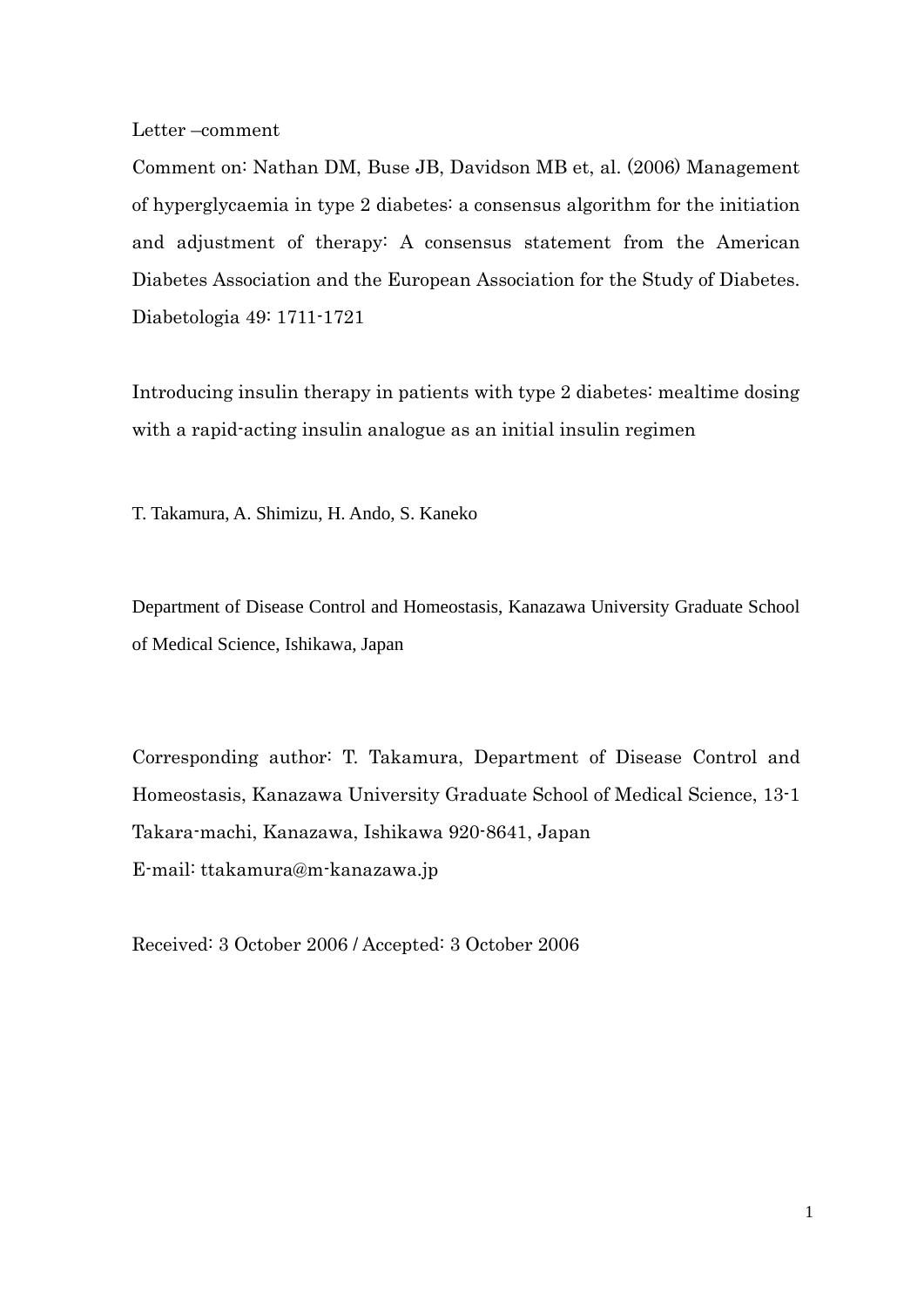Glucose-responsive insulin secretion is frequently impaired prior to the onset of type 2 diabetes [1]. In addition, considering the reduced pancreatic beta cell mass in patients with type 2 diabetes [2], defects in insulin secretion appear heterogeneous in this patient group. In some patients, only postprandial insulin secretion appears impaired, whilst in others, basal insulin secretion is also affected. However, postprandial insulin secretion is impaired in almost all patients with type 2 diabetes.

 In the recently published consensus statement from the American Diabetes Association [3] and the European Association for the Study of Diabetes [4] concerning the initiation and adjustment of therapy for managing hyperglycaemia in type 2 diabetes, initial insulin therapy is aimed at increasing basal insulin supply with intermediate- or long-acting insulins. Such a regimen cannot completely mimic a physiological pattern of insulin secretion. Consequently, postprandial glycaemic control tends to be inadequate, and a risk exists of fasting hypoglycaemia. Furthermore, the postprandial hyperglycaemia observed in patients with early-stage or mild type 2 diabetes increased the risk of microangiopathy or arteriosclerosis in two large-scale clinical studies of type 2 diabetes, the United Kingdom Prospective Diabetes Study [5] and the DECODE study [6]. It has also been suggested that therapy focussed on lowering postprandial glucose, rather than fasting glucose, may be superior for lowering  $HbA_{1c}$  [7] and glucose variability (spike) [8]. Insulin preparations have been developed to provide insulin replacement that more closely reflects physiological insulin secretion; the introduction of rapid-acting insulin analogues and long-acting soluble insulin analogues has been a further step in this direction. Rapid-acting insulin analogues have been particularly effective at targeting postprandial hyperglycaemia [8]. They can, therefore, effectively reduce postprandial plasma glucose, even if administered immediately before a meal, and also minimise the risk of hypoglycaemia prior to the next meal [8].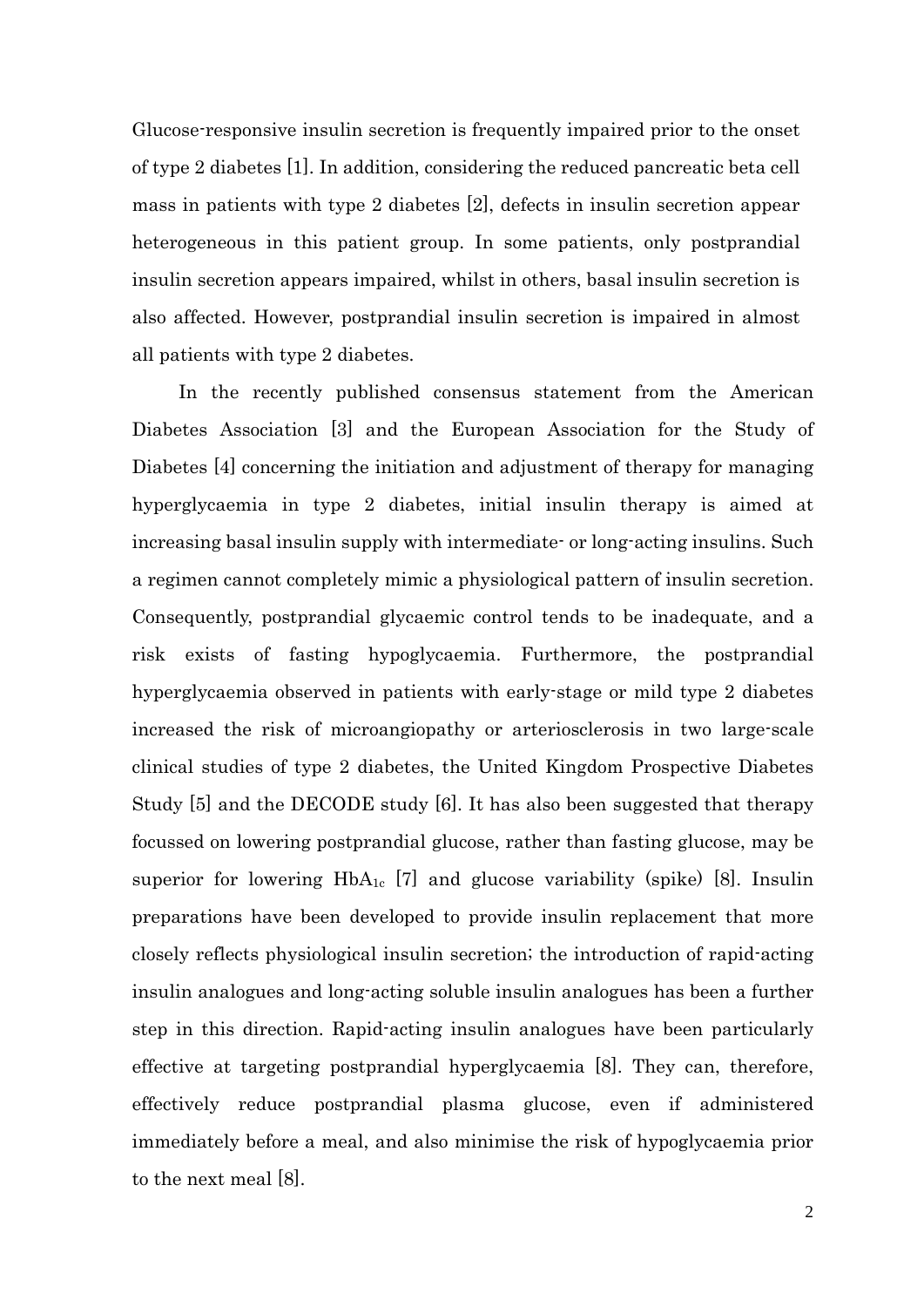The exact contribution of postprandial and fasting glucose increments to overall hyperglycaemia remains controversial. Monnier and colleagues reported that postprandial glucose excursion contributes up to  $\sim70\%$  of the glucose load in patients with diabetes whose  $HbA_{1c}$  levels are <7.3%, whereas the contribution of fasting hyperglycaemia increases gradually as diabetes worsens [9]. However, even in patients whose glycaemic control is poor, studies have demonstrated that treatment targeting postprandial hyperglycaemia, which improves glucose-responsive insulin secretion in patients with glucose desensitisation, improves both postprandial and also morning fasting plasma glucose (FPG) in such patients [10–12].

We hypothesised that mealtime dosing with rapid-acting insulin analogues strictly controls postprandial and daytime plasma glucose levels, and thereby improves glucose desensitisation and glucose-responsive insulin secretion. To test these hypotheses, we recently evaluated the effect of a mealtime, rapid-acting insulin analogue on the minimum early morning FPG levels (nadir FPG) in 40 Japanese patients with type 2 diabetes whose existing antidiabetic medication was discontinued [12]. Approximately half (52.5%) of the patients achieved a nadir FPG of <6.7 mmol/l with mealtime dosing of a rapid-acting insulin analogue alone. No basal insulin replacement was needed in these patients. Patients, on the other hand, whose FPG levels remained high, even after postprandial hyperglycaemia improved, were presumed to have defects in basal insulin secretion [12]. To further confirm our finding, we prospectively followed 160 patients with type 2 diabetes treated with mealtime dosing of a rapid-acting insulin analogue. After 1 year of treatment at our out-patient clinic, about 60% of these patients were able to continue this therapy successfully; FPG was  $6.4\pm1.6$  mmol/l and HbA<sub>1c</sub> was  $6.5\pm1.1\%$ , compared with FPG of 6.0 $\pm$ 1.2 mmol/l and HbA<sub>1c</sub> of 6.9 $\pm$ 1.1% in the patients who required additional basal insulin replacement (Takamura et al., unpublished observation). This suggests that basal insulin secretion was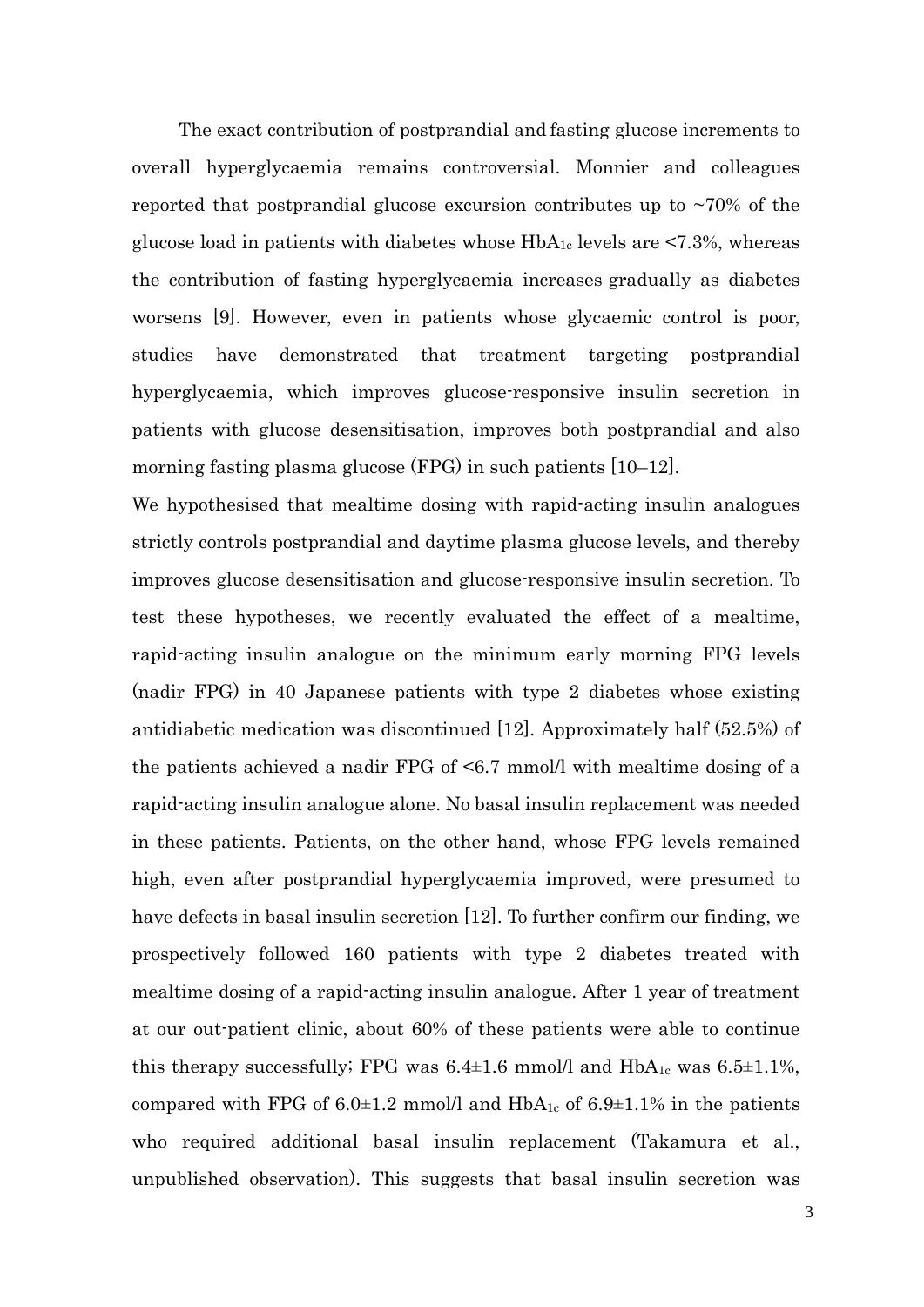maintained in these patients, and only prandial insulin secretion was impaired. For such patients, glycaemic control achieved with sulfonylureas, which continuously promote insulin secretion, or with a long-acting insulin, may increase the risk of fasting hypoglycaemia. It may also contribute to obesity as a result of differentiation or hyperplasia of adipocytes during episodes of hyperinsulinaemia. Such patients may benefit instead from treatment with rapid-acting insulin analogue preparations, which more closely mimic physiological insulin secretion. These formulations may reduce the risk of hypoglycaemia by achieving a better balance between glucose and insulin levels, and also minimise increases in obesity, which might otherwise result from persistent hyperinsulinaemia during periods of fasting or after meals.

Based on these findings, we propose mealtime dosing with a rapid-acting insulin analogue as an initial insulin regimen for patients with type 2 diabetes. This regimen may be superior in lowering postprandial glucose excursion and the glucose spike, which are cardiovascular risk factors. The regimen may also help reduce the risk of hypoglycaemia and obesity associated with insulin therapy. Because not only postprandial, but also FPG can be modestly reduced by this regimen, the requirement for basal insulin replacement should be considered only in patients who do not achieve good FPG levels thereafter.

We suggest that further discussion is needed for better care of patients with type 2 diabetes.

## *References*

[1] Kadowaki T, Miyake Y, Hagura R et al (1984) Risk factors for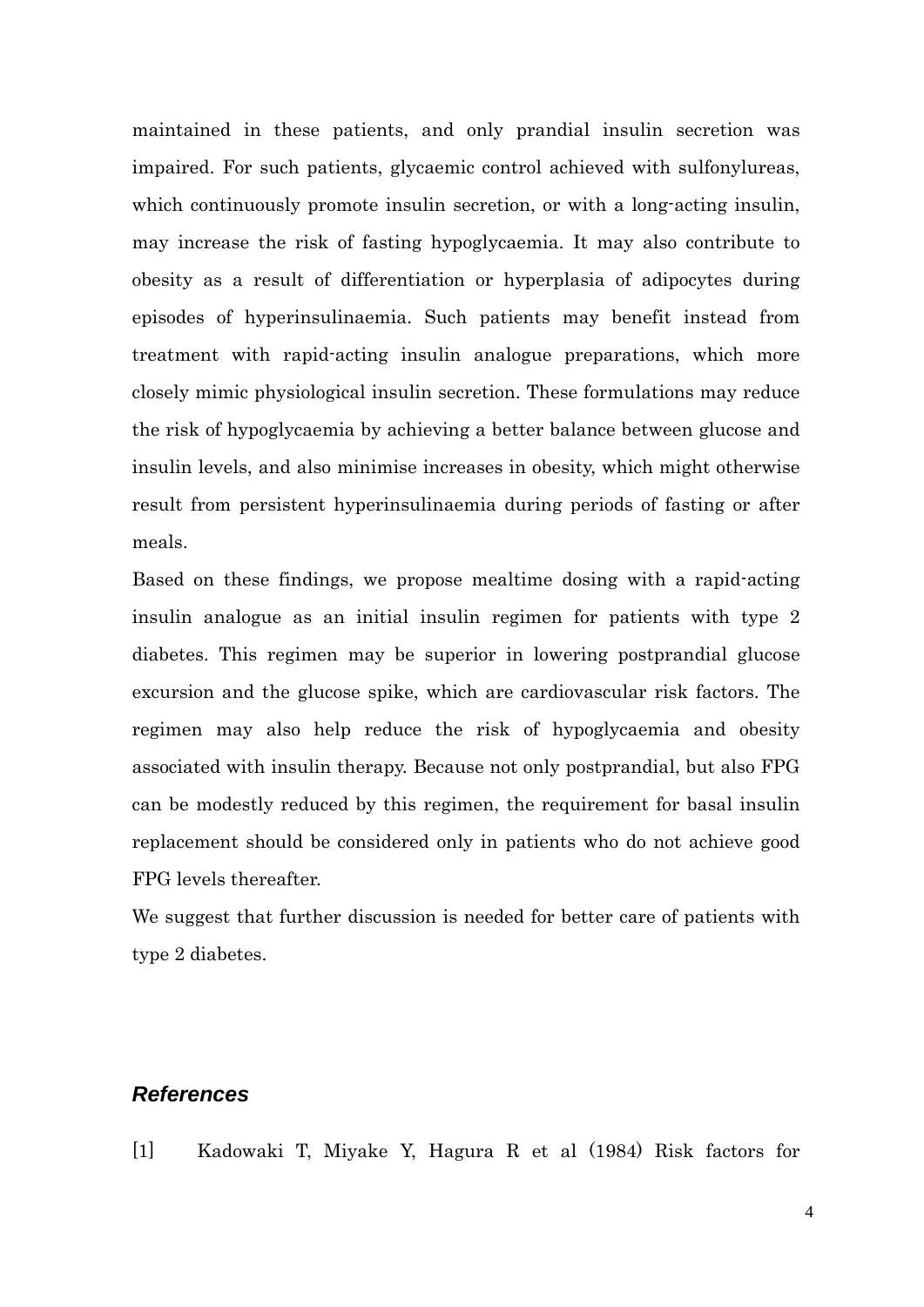worsening to diabetes in subjects with impaired glucose tolerance. Diabetologia 26: 44-49

[2] Kahn SE (2001) Clinical review 135: The importance of beta-cell failure in the development and progression of type 2 diabetes. J Clin Endocrinol Metab 86: 4047-4058

[3] Nathan DM, Buse JB, Davidson MB et al (2006) Management of hyperglycemia in type 2 diabetes: a consensus algorithm for the initiation and adjustment of therapy: A consensus statement from the American Diabetes Association and the European Association for the Study of Diabetes. Diabetes Care 29: 1963-1972

[4] Nathan DM, Buse JB, Davidson MB et al (2006) Management of hyperglycaemia in type 2 diabetes: a consensus algorithm for the initiation and adjustment of therapy: A consensus statement from the American Diabetes Association and the European Association for the Study of Diabetes. Diabetologia 49: 1711-1721

[5] Stratton IM, Adler AI, Neil HA et al (2000) Association of glycaemia with macrovascular and microvascular complications of type 2 diabetes (UKPDS 35): prospective observational study. BMJ 321: 405-412

[6] DECODE Study Group , the European Diabetes Epidemiology Group (2001) Glucose tolerance and cardiovascular mortality: comparison of fasting and 2-hour diagnostic criteria. Arch Intern Med 161: 397-405

[7] Bastyr EJ, 3rd, Stuart CA, Brodows RG et al (2000) Therapy focused on lowering postprandial glucose, not fasting glucose, may be superior for lowering HbA1c. IOEZ Study Group. Diabetes Care 23: 1236-1241

[8] Del Prato S (2002) In search of normoglycaemia in diabetes: controlling postprandial glucose. Int J Obes Relat Metab Disord 26 (Suppl 3): S9-S17

[9] Monnier L, Lapinski H, Colette C (2003) Contributions of fasting and postprandial plasma glucose increments to the overall diurnal hyperglycemia

5